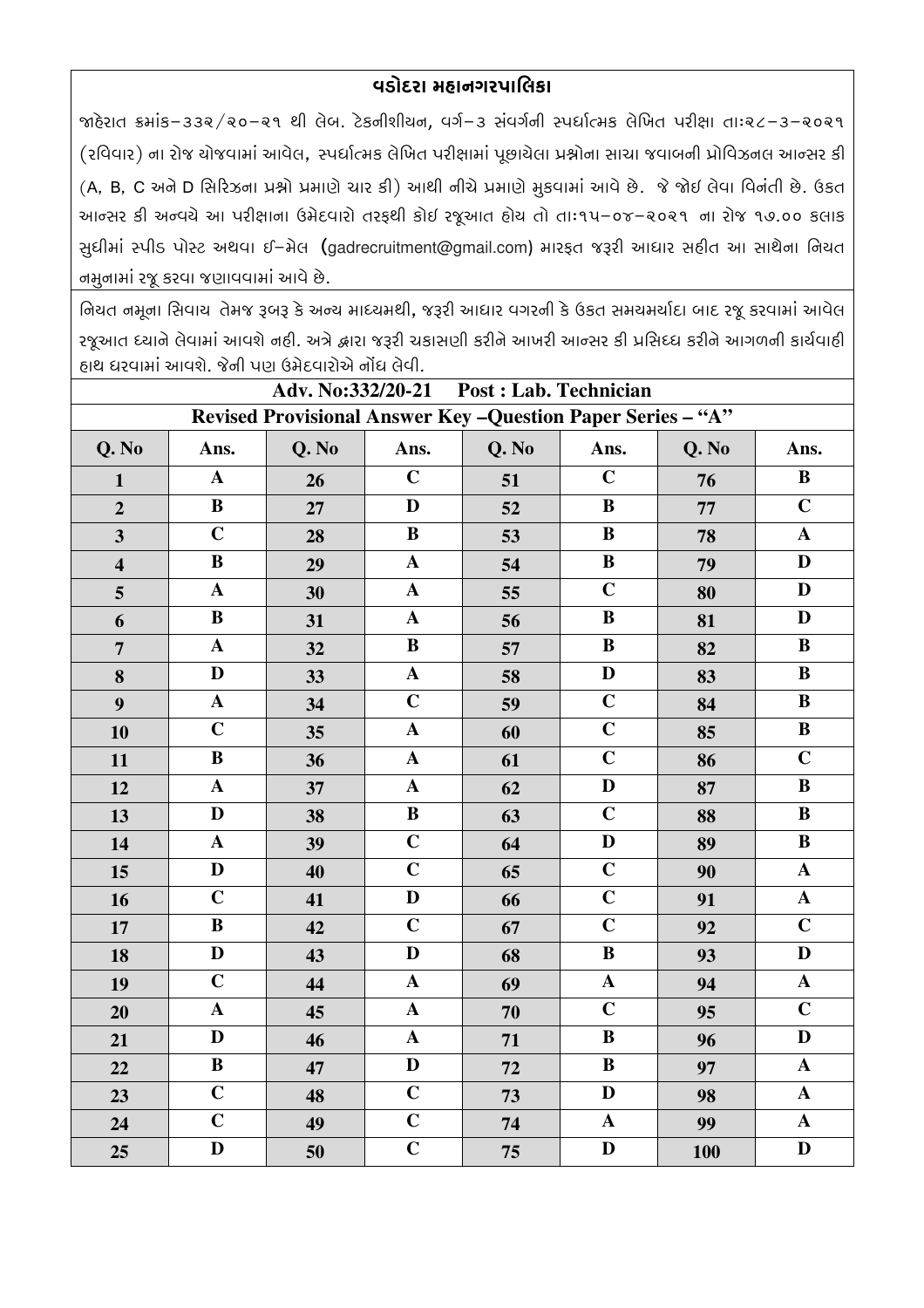| Adv. No:332/20-21 Post : Lab. Technician                     |                |       |                       |       |                      |            |                         |  |
|--------------------------------------------------------------|----------------|-------|-----------------------|-------|----------------------|------------|-------------------------|--|
| Revised Provisional Answer Key - Question Paper Series - "B" |                |       |                       |       |                      |            |                         |  |
| Q. No                                                        | Ans.           | Q. No | Ans.                  | Q. No | Ans.                 | Q. No      | Ans.                    |  |
| $\mathbf{1}$                                                 | $\mathbf C$    | 26    | $\mathbf C$           | 51    | $\bf{B}$             | 76         | D                       |  |
| $\overline{2}$                                               | $\mathbf A$    | 27    | $\mathbf C$           | 52    | $\mathbf C$          | 77         | $\bf{B}$                |  |
| $\overline{\mathbf{3}}$                                      | D              | 28    | $\mathbf C$           | 53    | $\boldsymbol{\rm A}$ | 78         | $\mathbf D$             |  |
| $\overline{\mathbf{4}}$                                      | $\bf{B}$       | 29    | $\mathbf C$           | 54    | $\mathbf{A}$         | 79         | $\, {\bf B}$            |  |
| 5                                                            | $\mathbf C$    | 30    | $\mathbf D$           | 55    | $\bf{B}$             | 80         | $\bf{B}$                |  |
| 6                                                            | $\mathbf A$    | 31    | $\mathbf A$           | 56    | $\mathbf D$          | 81         | $\mathbf D$             |  |
| $\overline{7}$                                               | $\, {\bf B}$   | 32    | $\boldsymbol{\rm{A}}$ | 57    | $\mathbf C$          | 82         | $\mathbf D$             |  |
| 8                                                            | $\, {\bf B}$   | 33    | D                     | 58    | $\mathbf C$          | 83         | $\mathbf C$             |  |
| 9                                                            | $\, {\bf B}$   | 34    | $\mathbf A$           | 59    | ${\bf A}$            | 84         | $\, {\bf B}$            |  |
| 10                                                           | $\mathbf A$    | 35    | $\, {\bf B}$          | 60    | $\mathbf C$          | 85         | $\mathbf A$             |  |
| 11                                                           | $\mathbf A$    | 36    | D                     | 61    | $\mathbf C$          | 86         | $\mathbf C$             |  |
| 12                                                           | $\mathbf{D}$   | 37    | $\bf{B}$              | 62    | $\mathbf{D}$         | 87         | $\, {\bf B}$            |  |
| 13                                                           | $\mathbf A$    | 38    | $\mathbf C$           | 63    | $\mathbf C$          | 88         | $\mathbf C$             |  |
| 14                                                           | $\mathbf A$    | 39    | D                     | 64    | $\bf{B}$             | 89         | $\, {\bf B}$            |  |
| 15                                                           | $\mathbf D$    | 40    | $\overline{C}$        | 65    | $\mathbf C$          | 90         | $\mathbf A$             |  |
| 16                                                           | ${\bf A}$      | 41    | $\mathbf C$           | 66    | D                    | 91         | $\mathbf C$             |  |
| $17\,$                                                       | $\, {\bf B}$   | 42    | $\mathbf{A}$          | 67    | $\, {\bf B}$         | 92         | $\, {\bf B}$            |  |
| 18                                                           | D              | 43    | $\mathbf A$           | 68    | $\mathbf C$          | 93         | $\mathbf D$             |  |
| 19                                                           | ${\bf A}$      | 44    | $\, {\bf B}$          | 69    | $\mathbf D$          | 94         | $\mathbf A$             |  |
| 20                                                           | $\bf{B}$       | 45    | $\mathbf C$           | 70    | $\mathbf{A}$         | 95         | D                       |  |
| 21                                                           | ${\bf A}$      | 46    | D                     | 71    | $\overline{C}$       | 96         | $\mathbf{A}$            |  |
| 22                                                           | $\mathbf D$    | 47    | $\bf{B}$              | 72    | $\bf{B}$             | 97         | $\mathbf D$             |  |
| 23                                                           | $\mathbf C$    | 48    | $\bf{B}$              | 73    | $\mathbf C$          | 98         | ${\bf A}$               |  |
| 24                                                           | $\bf{B}$       | 49    | $\overline{C}$        | 74    | $\bf{B}$             | 99         | $\mathbf{A}$            |  |
| 25                                                           | $\overline{C}$ | 50    | ${\bf A}$             | 75    | ${\bf A}$            | <b>100</b> | $\overline{\mathbf{A}}$ |  |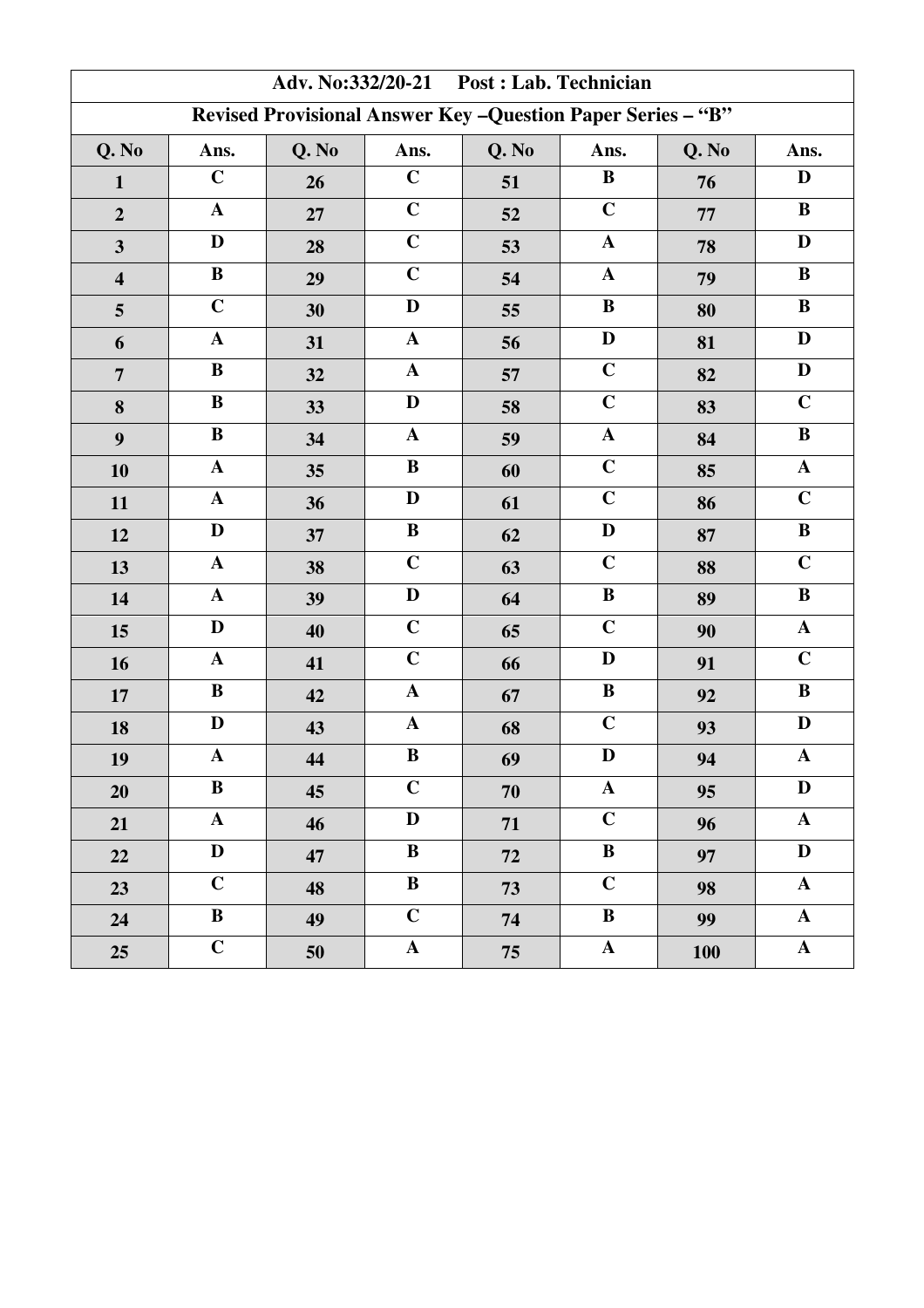| Adv. No:332/20-21 Post : Lab. Technician                     |                 |       |                |       |              |            |                |  |
|--------------------------------------------------------------|-----------------|-------|----------------|-------|--------------|------------|----------------|--|
| Revised Provisional Answer Key - Question Paper Series - "C" |                 |       |                |       |              |            |                |  |
| Q. No                                                        | Ans.            | Q. No | Ans.           | Q. No | Ans.         | Q. No      | Ans.           |  |
| $\mathbf{1}$                                                 | D               | 26    | $\mathbf C$    | 51    | $\bf{B}$     | 76         | D              |  |
| $\overline{2}$                                               | $\mathbf A$     | 27    | D              | 52    | $\mathbf{A}$ | 77         | $\mathbf A$    |  |
| $\overline{\mathbf{3}}$                                      | D               | 28    | $\mathbf D$    | 53    | $\bf{B}$     | 78         | $\mathbf C$    |  |
| $\overline{\mathbf{4}}$                                      | $\bf{B}$        | 29    | $\mathbf C$    | 54    | $\mathbf D$  | 79         | $\mathbf A$    |  |
| $\overline{\mathbf{5}}$                                      | $\, {\bf B}$    | 30    | $\mathbf C$    | 55    | $\mathbf C$  | 80         | $\, {\bf B}$   |  |
| 6                                                            | ${\bf A}$       | 31    | $\mathbf A$    | 56    | $\mathbf C$  | 81         | $\mathbf D$    |  |
| $\overline{7}$                                               | $\mathbf C$     | 32    | $\mathbf C$    | 57    | $\mathbf C$  | 82         | $\mathbf D$    |  |
| 8                                                            | $\mathbf C$     | 33    | $\mathbf A$    | 58    | $\bf{B}$     | 83         | $\, {\bf B}$   |  |
| 9                                                            | $\mathbf A$     | 34    | $\, {\bf B}$   | 59    | $\mathbf C$  | 84         | $\, {\bf B}$   |  |
| 10                                                           | D               | 35    | $\mathbf D$    | 60    | D            | 85         | $\, {\bf B}$   |  |
| 11                                                           | $\mathbf A$     | 36    | $\mathbf C$    | 61    | $\mathbf{A}$ | 86         | $\overline{C}$ |  |
| 12                                                           | $\, {\bf B}$    | 37    | $\mathbf A$    | 62    | $\bf{B}$     | 87         | $\mathbf A$    |  |
| 13                                                           | $\mathbf A$     | 38    | $\mathbf D$    | 63    | $\mathbf A$  | 88         | $\mathbf D$    |  |
| 14                                                           | $\, {\bf B}$    | 39    | $\mathbf C$    | 64    | $\bf{B}$     | 89         | $\, {\bf B}$   |  |
| 15                                                           | ${\bf A}$       | 40    | $\, {\bf B}$   | 65    | $\, {\bf B}$ | 90         | $\overline{C}$ |  |
| 16                                                           | $\mathbf C$     | 41    | $\mathbf C$    | 66    | $\mathbf C$  | 91         | $\mathbf D$    |  |
| $17\,$                                                       | $\mathbf A$     | 42    | $\mathbf{A}$   | 67    | $\mathbf C$  | 92         | $\, {\bf B}$   |  |
| 18                                                           | $\mathbf C$     | 43    | D              | 68    | $\mathbf D$  | 93         | $\mathbf A$    |  |
| 19                                                           | ${\bf A}$       | 44    | $\mathbf C$    | 69    | $\mathbf C$  | 94         | $\mathbf C$    |  |
| 20                                                           | D               | 45    | $\mathbf C$    | 70    | $\bf{B}$     | 95         | $\mathbf{A}$   |  |
| 21                                                           | ${\bf A}$       | 46    | $\bf{B}$       | 71    | $\mathbf{A}$ | 96         | $\bf{B}$       |  |
| 22                                                           | $\bf{B}$        | 47    | $\overline{C}$ | 72    | $\mathbf C$  | 97         | $\mathbf A$    |  |
| 23                                                           | ${\bf A}$       | 48    | $\mathbf C$    | 73    | D            | 98         | $\mathbf{D}$   |  |
| 24                                                           | $\bf{B}$        | 49    | $\mathbf{A}$   | 74    | $\mathbf{D}$ | 99         | $\mathbf{A}$   |  |
| 25                                                           | $\, {\bf B} \,$ | 50    | $\mathbf D$    | 75    | $\bf{B}$     | <b>100</b> | $\mathbf A$    |  |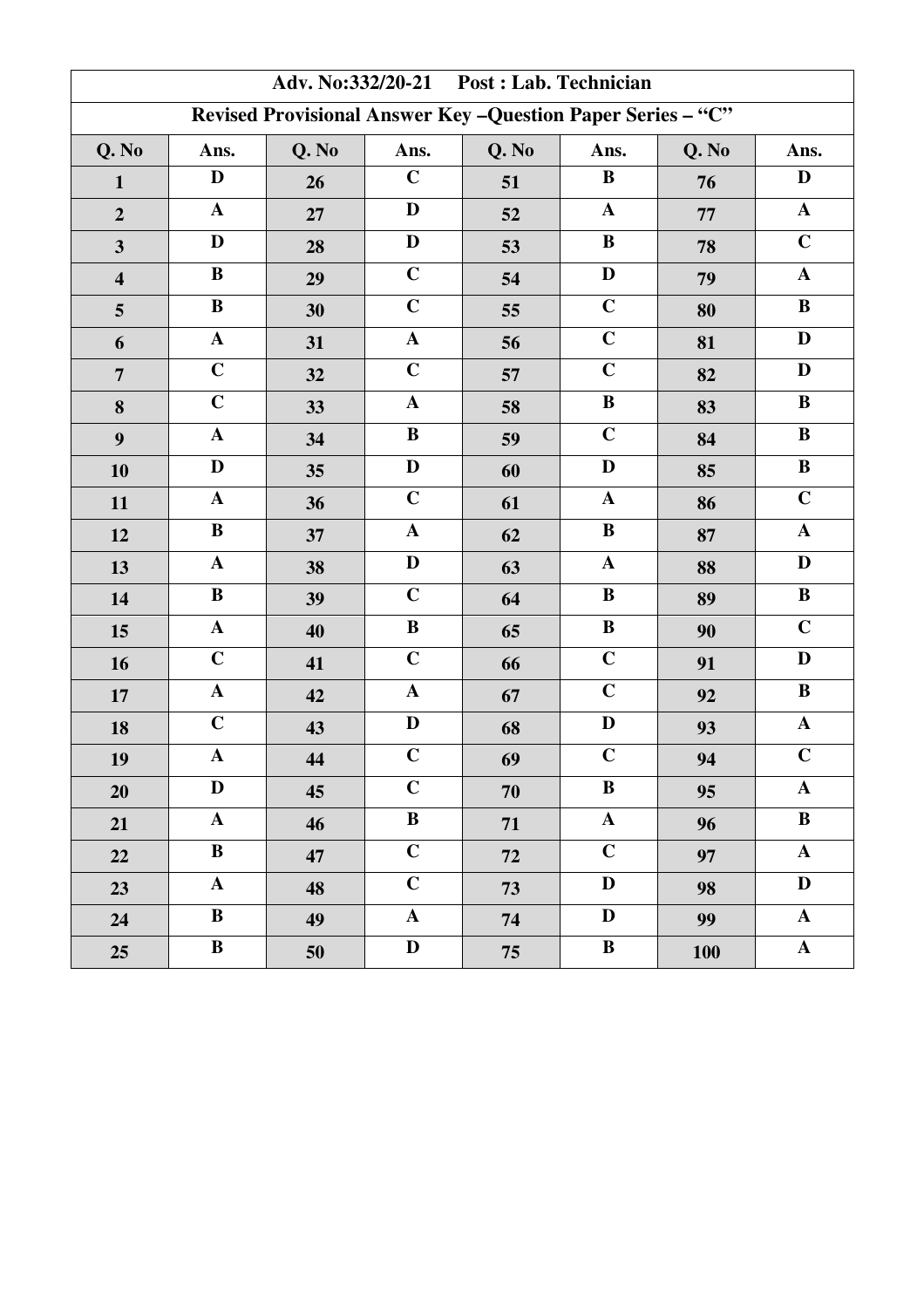| Adv. No:332/20-21 Post : Lab. Technician                     |                       |       |                       |       |              |            |                |  |
|--------------------------------------------------------------|-----------------------|-------|-----------------------|-------|--------------|------------|----------------|--|
| Revised Provisional Answer Key - Question Paper Series - "D" |                       |       |                       |       |              |            |                |  |
| Q. No                                                        | Ans.                  | Q. No | Ans.                  | Q. No | Ans.         | Q. No      | Ans.           |  |
| $\mathbf{1}$                                                 | $\mathbf A$           | 26    | $\mathbf C$           | 51    | D            | 76         | $\bf{B}$       |  |
| $\overline{2}$                                               | $\mathbf A$           | 27    | $\mathbf A$           | 52    | $\mathbf C$  | 77         | $\mathbf D$    |  |
| $\overline{\mathbf{3}}$                                      | $\mathbf A$           | 28    | $\bf{B}$              | 53    | $\bf{B}$     | 78         | $\mathbf D$    |  |
| $\overline{\mathbf{4}}$                                      | $\mathbf D$           | 29    | $\bf{B}$              | 54    | $\mathbf C$  | 79         | $\overline{C}$ |  |
| 5                                                            | $\bf{B}$              | 30    | $\, {\bf B}$          | 55    | $\mathbf{A}$ | 80         | $\mathbf A$    |  |
| 6                                                            | $\mathbf D$           | 31    | $\mathbf C$           | 56    | $\bf{B}$     | 81         | $\mathbf D$    |  |
| $\overline{7}$                                               | $\, {\bf B}$          | 32    | $\mathbf A$           | 57    | $\mathbf D$  | 82         | $\mathbf A$    |  |
| 8                                                            | $\mathbf C$           | 33    | $\bf{B}$              | 58    | $\mathbf C$  | 83         | $\, {\bf B}$   |  |
| 9                                                            | $\, {\bf B}$          | 34    | $\mathbf A$           | 59    | $\mathbf C$  | 84         | $\mathbf D$    |  |
| 10                                                           | $\mathbf A$           | 35    | $\mathbf D$           | 60    | $\bf{B}$     | 85         | $\, {\bf B}$   |  |
| 11                                                           | ${\bf A}$             | 36    | $\mathbf C$           | 61    | $\mathbf C$  | 86         | $\overline{C}$ |  |
| 12                                                           | $\boldsymbol{\rm{A}}$ | 37    | $\mathbf D$           | 62    | $\bf{B}$     | 87         | $\mathbf A$    |  |
| 13                                                           | $\mathbf C$           | 38    | $\mathbf A$           | 63    | $\mathbf A$  | 88         | $\, {\bf B}$   |  |
| 14                                                           | D                     | 39    | $\bf{B}$              | 64    | $\mathbf C$  | 89         | $\mathbf C$    |  |
| 15                                                           | $\, {\bf B}$          | 40    | $\boldsymbol{\rm{A}}$ | 65    | $\mathbf C$  | 90         | $\mathbf A$    |  |
| 16                                                           | $\mathbf C$           | 41    | $\mathbf C$           | 66    | $\bf{B}$     | 91         | $\, {\bf B}$   |  |
| $17\,$                                                       | ${\bf A}$             | 42    | $\mathbf D$           | 67    | $\mathbf C$  | 92         | ${\bf D}$      |  |
| 18                                                           | $\mathbf C$           | 43    | $\mathbf C$           | 68    | $\mathbf C$  | 93         | D              |  |
| 19                                                           | $\mathbf D$           | 44    | $\mathbf C$           | 69    | $\, {\bf B}$ | 94         | $\mathbf A$    |  |
| 20                                                           | $\mathbf C$           | 45    | $\mathbf C$           | 70    | $\mathbf{A}$ | 95         | $\mathbf{A}$   |  |
| 21                                                           | ${\bf A}$             | 46    | $\mathbf{A}$          | 71    | $\bf{B}$     | 96         | $\mathbf{A}$   |  |
| 22                                                           | ${\bf A}$             | 47    | $\mathbf{D}$          | 72    | D            | 97         | $\mathbf D$    |  |
| 23                                                           | $\mathbf C$           | 48    | $\mathbf{A}$          | 73    | D            | 98         | $\bf{B}$       |  |
| 24                                                           | $\mathbf{D}$          | 49    | $\mathbf C$           | 74    | $\bf{B}$     | 99         | $\mathbf C$    |  |
| 25                                                           | $\mathbf D$           | 50    | $\bf{B}$              | 75    | $\bf{B}$     | <b>100</b> | $\mathbf A$    |  |